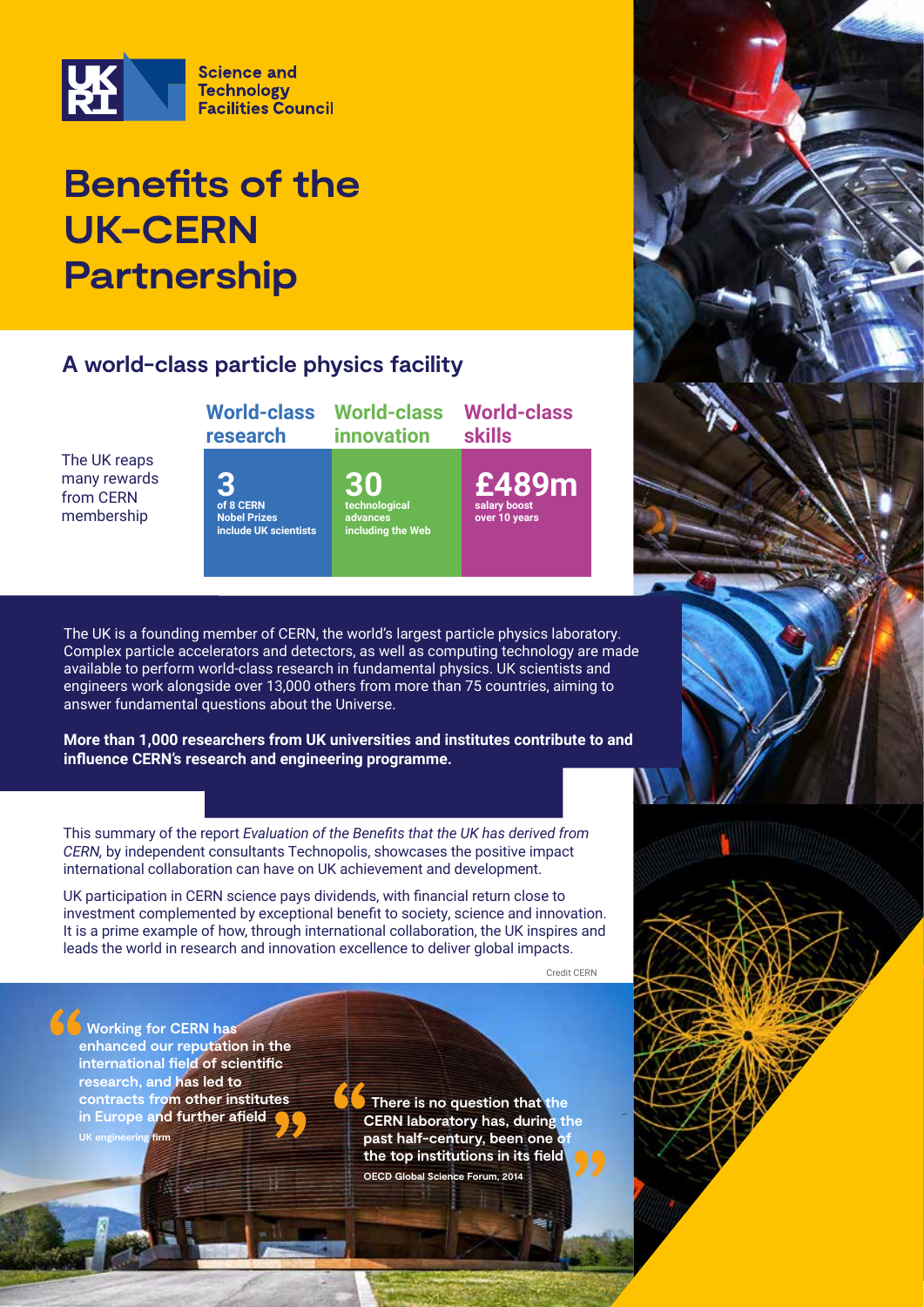# **World-Class Research**

#### **UK scientists and engineers build on their world-leading research capabilities through unique opportunities to access knowledge, collaborations and expertise at CERN**

The home of landmark discoveries such as the Higgs boson, CERN is the UK's national laboratory for particle physics. It boasts nearly three quarters of the world's particle physicists and **97% of UK researchers involved with CERN say it has a positive impact of their research.**

Research at CERN spans over 100 scientific fields including particle physics, nuclear physics, astrophysics, accelerator physics, computing, engineering and beyond, connecting UK researchers and innovators to collaborators worldwide. This enables the UK to lead research and innovation collaborations to solve global challenges that require coordinated expertise, facilities and resources from many nations.

**6 The field of particle physics has reached a point where no single country alone can provide the necessary infrastructure and community for the fields to flourish. CERN is about the only organisation left in the world that is able to provide the required expertise and facilities UK scientist**

 **The top scientific talent in particle physics wants, generally, to work on the questions that are at the cutting edge of particle physics. That physics is being done, almost entirely uniquely, at CERN. If the UK wishes to continue to attract such talent, membership in CERN is necessary UK scientist**

#### **Notable Scientific Advancements**

### **1970s**

Discovery of weak neutral currents between subatomic particles

#### World-wide-web established Discovery of two **1980s**

fundamental particles, the W & Z bosons

### **1990s**

Limit of fundamental particles in universe shown through measurement of three lepton generations

**2000s**

The Large Hadron Collider starts up GridPP computer network established in UK to support LHC data collection

#### **2010s**

Confirmation of Higgs boson leading to a UK Nobel Prize Winner

First observation of matterantimatter violation in charm quarks, building on theory of 1933 UK Nobel Laureate

## **CERN supports the strength of the UK research community and contributes to the UK's international presence, visibility and reputation**

The UK is a world-leading research nation, especially in **Nuclear and Particle Physics**, as demonstrated and enabled through international programmes like CERN. The UK has a key role influencing decision making at CERN, promoting UK research interests and participating in ground-breaking, world-changing science. The UK has been involved in all of the major experiments and discoveries at CERN, with many UK researchers holding crucial positions.

**The international standing of UK science publications is supported by CERN research**

**20,275 UK papers citing CERN (2009–2018)**



Papers published by UK scientists with a CERN affiliation are cited by more papers than those published without a connection. **The Higgs boson publication, with over 8,000 citations, is not only one of the most highly cited papers in particle physics, but of all subjects.**



of survey respondents reported that involvement with CERN has 82% **hat involvement with CERN has** a significant effect on their own **91%** national and international reputation

of survey respondents believe CERN has been critical to advancing knowledge in the field of fundamental physics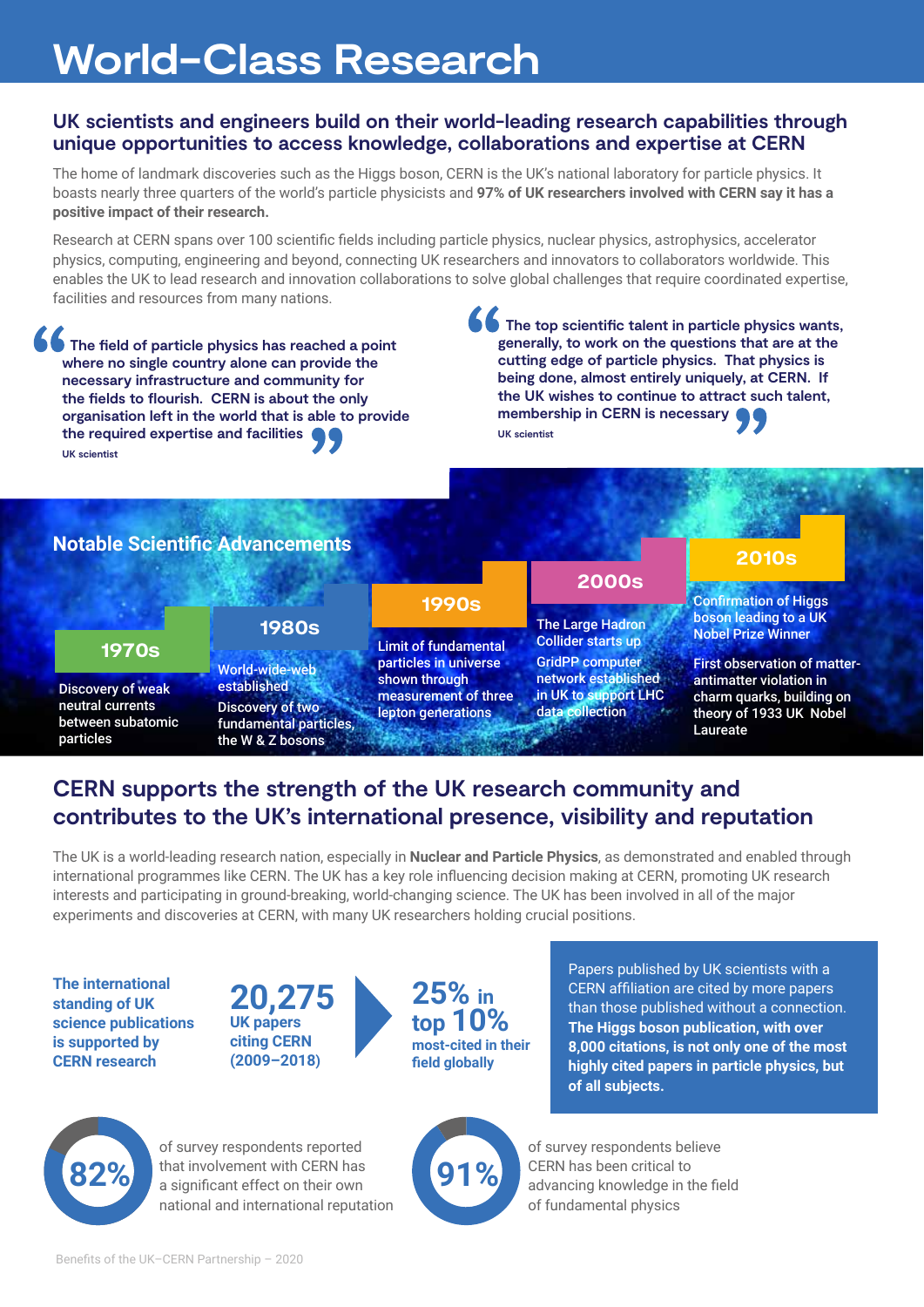# **World-Class Innovation**



## **UK supplier productivity is increased by CERN**

UK membership of CERN supports UK businesses to 'Go Global' as UK companies have access to a steady stream of contract opportunities for the supply of goods and services to CERN.

#### **In the past 10 years:**





**in revenue**

UK does well in providing information technology, electronics, radio frequency and service contracts

Most widespread benefits reported (beyond contracts) were staff satisfaction

**The study estimates that:**



**UK companies awarded contracts**

 **Improvements to our knowledge and expertise have allowed us to develop products for other larger markets. We now manufacture 1,000 units a year and generate £20m revenue, supporting 100 jobs magnet supplier**

**has been achieved by UK suppliers due to CERN engagement in the past 10 years on top of the direct income received through contracts**



of suppliers surveyed anticipate on tendering again in future



and knowledge and skills

of supplier survey respondents had seen some increase in their capacity to innovate as a result of CERN contracts